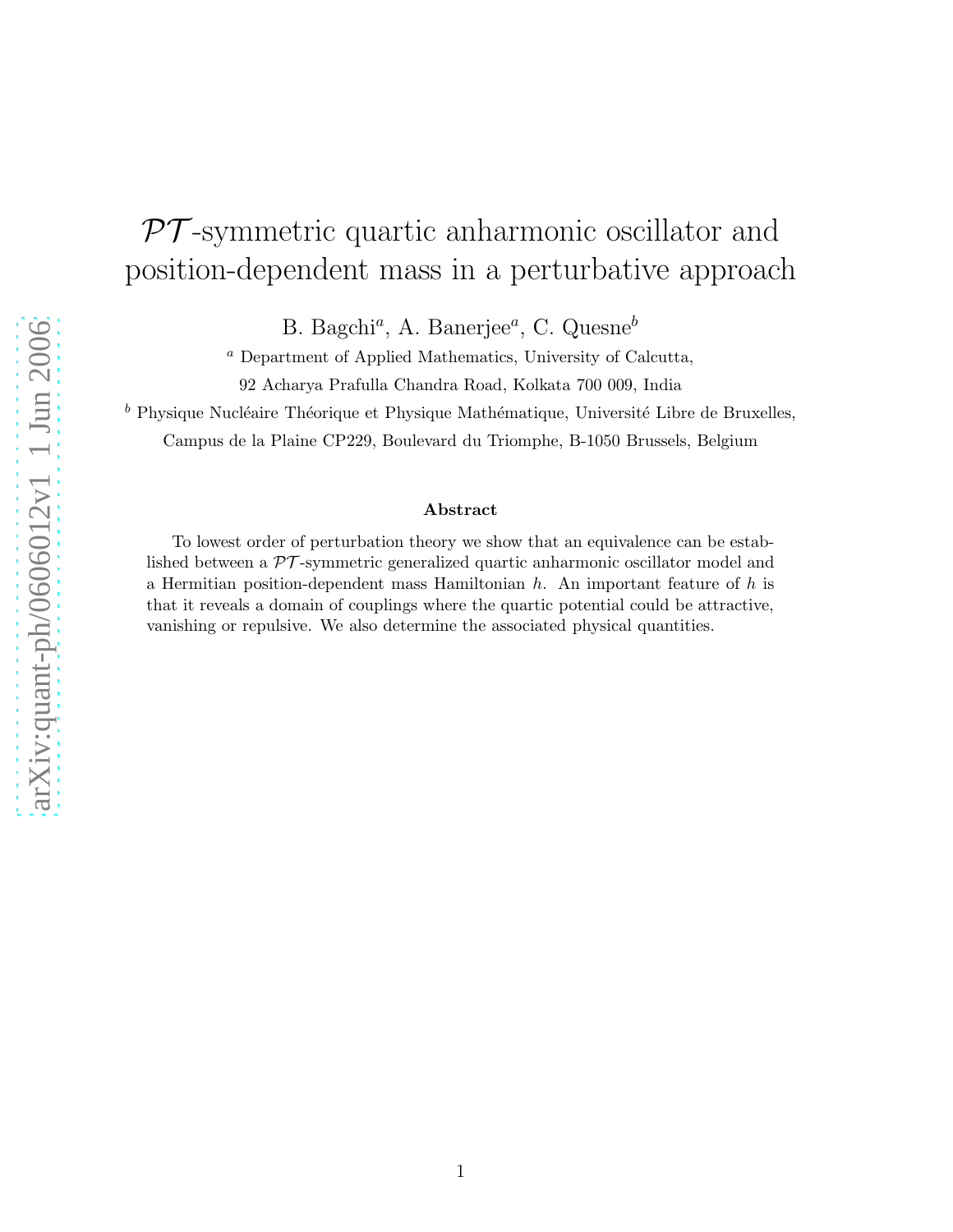The interplay between pseudo-Hermitian  $\mathcal{PT}$ -symmetric Hamiltonians and their equivalent Hermitian representation is currently a matter of active research [\[1,](#page-7-0) [2,](#page-7-1) [3,](#page-7-2) [4,](#page-7-3) [5\]](#page-7-4). While several case studies already exist in the literature, Mostafazadeh, in particular, has also considered [\[1\]](#page-7-0) the related issue of transition to the classical limit. Quite significantly, he has observed that the underlying classical Hamiltonian for the  $PT$ -symmetric cubic anharmonic oscillator (PTCAO), in presence of a harmonic term, reveals the characteristics of a point particle that is endowed with a position-dependent mass (PDM) interacting with a quartic anharmonic field.

Motivated by Mostafazadeh's work, we recently developed [\[6\]](#page-7-5) an algorithm that affords a categorization of a whole class of quantal PDM Hamiltonians in terms of perturbatively equivalent  $\mathcal{PT}$ -symmetric counterparts with configuration space R. The PTCAO is one such model, which was shown to have a Hermitian PDM partner Hamiltonian.

Keeping  $\mathcal{PT}$  symmetry intact, the PTCAO scheme can obviously be extended to include the one-parameter family of potentials  $x^2(ix)^{\delta}$ ,  $\delta$  real. It is curious to note that  $\delta = 2$ implies quartic anharmonicity but with a wrong sign (see, e.g., [\[7\]](#page-7-6)). However, as Bender and Boettcher argued [\[8\]](#page-7-7) (see also [\[9\]](#page-7-8)), such a feature facilitates its quasi-exact solvability.

In this paper, we take up the study of a generalized scheme  $[10, 11]$  $[10, 11]$  of PT-symmetric quartic anharmonic oscillator (PTQAO) in the spirit of the perturbative analysis of [\[6\]](#page-7-5) and examine when it should map to a Hermitian PDM Hamiltonian. We also estimate the fourth-order contribution to it and write down the physical position and momentum operators up to third order. Finally, we determine the classical limit.

Consider the harmonic oscillator perturbed by an imaginary cubic term to the first order and a  $\delta = 2$  quartic anharmonic term to the second order as follows:

<span id="page-1-0"></span>
$$
\mathcal{H} = \mathcal{H}_0 + \varepsilon \mathcal{H}_1 + \varepsilon^2 \mathcal{H}_2.
$$
 (1)

The various terms in the Hamiltonian  $\mathcal H$  are

$$
\mathcal{H}_0 = \frac{p^2}{2\mu_0} + av_1^{(r)}(x), \qquad v_1^{(r)}(x) = x^2,
$$
  
\n
$$
\mathcal{H}_1 = ibv^{(i)}(x), \qquad v^{(i)}(x) = x^3,
$$
  
\n
$$
\mathcal{H}_2 = -cv_2^{(r)}(x), \qquad v_2^{(r)}(x) = x^4,
$$
\n(2)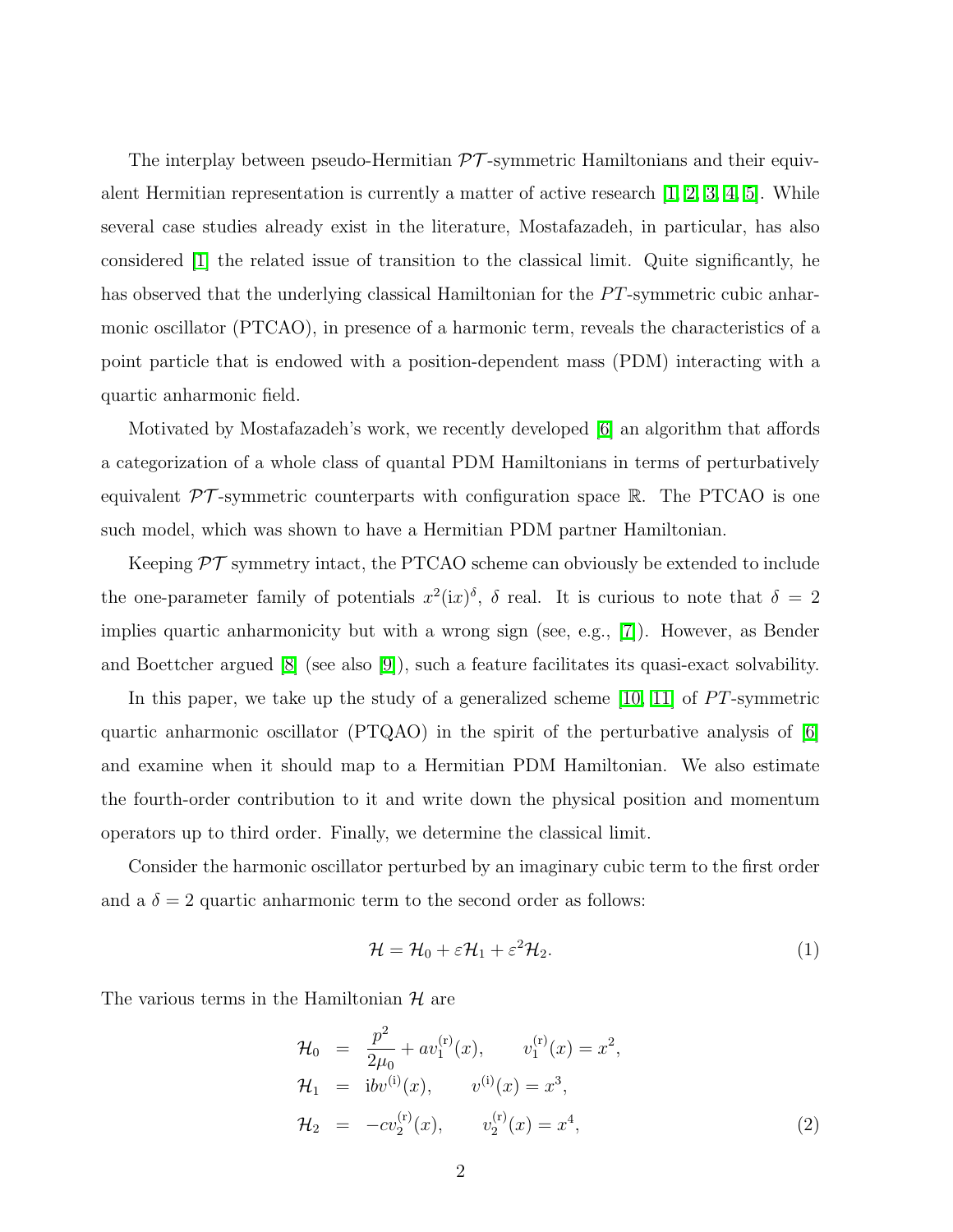with  $\varepsilon \ll 1$ ,  $a, b \ (\neq 0)$  and c are positive coupling constants,  $v_j^{(r)}$  $j^{(r)}(x) = v_j^{(r)}$  $j^{(r)}(x) \in \mathbb{R}, j = 1,$ 2,  $v^{(i)}(-x) = -v^{(i)}(x) \in \mathbb{R}$ .

Resorting to dimensionless variables proves convenient and requires the following transformations to be enforced:

$$
X = \ell^{-1}x, \qquad P = \ell \hbar^{-1}p,
$$
  
\n
$$
\alpha = \ell^{4} \hbar^{-2} \mu_{0} a, \qquad \beta = \ell^{3} \hbar^{-2} \mu_{0} b, \qquad \gamma = \ell^{2} \hbar^{-2} \mu_{0} c, \qquad \epsilon = \ell^{2} \varepsilon,
$$
\n(3)

where  $\ell$  is the length scale.

<span id="page-2-1"></span>The Hamiltonian  $H$  then gets modified to

$$
H = \nu^{-1} \mathcal{H} = H_0 + \epsilon H_1 + \epsilon^2 H_2, \qquad \nu = \frac{\hbar^2}{\mu_0 \ell^2},
$$
 (4)

<span id="page-2-2"></span>with

$$
H_0 = \frac{P^2}{2} + V_1^{(r)}(X), \qquad H_1 = iV^{(i)}(X), \qquad H_2 = -V_2^{(i)}(X), \tag{5}
$$

where  $V_1^{(r)} = \alpha X^2$ ,  $V^{(i)} = \beta X^3$  and  $V_2^{(r)} = \gamma X^4$ .

<span id="page-2-3"></span>As in [\[6\]](#page-7-5), we can set up, corresponding to [\(1\)](#page-1-0), an equivalent Hermitian Hamiltonian  $h(x, p)$  which reduces to some PDM Hamiltonian to lowest order in  $\varepsilon$ . Noting that  $h(X, P) = \nu^{-1}h(x, p)$ , we therefore write

<span id="page-2-4"></span>
$$
h(X, P) = H_0(X, P) + \epsilon^2 h^{(2)}(X, P) + \epsilon^4 h^{(4)}(X, P) + O(\epsilon^6),
$$
\n(6)

where  $H_0(X, P) + \epsilon^2 h^{(2)}(X, P) = P \frac{1}{2m\ell}$  $\frac{1}{2m(X)}P + V_{\text{eff}}(X), \ 1/m(X) = 1 + \epsilon^2 M^{(2)}(X), \text{ and}$  $V_{\text{eff}}(X) = V_1^{(r)}$  $I_1^{(r)}(X) + \epsilon^2 V_{\text{eff}}^{(2)}(X)$ . Comparing terms of  $O(\epsilon^2)$  produces

$$
h^{(2)}(X,P) = \frac{1}{2}PM^{(2)}(X)P + V_{\text{eff}}^{(2)}(X). \tag{7}
$$

In a pseudo-Hermitian theory, for the spectrum of a diagonalizable Hamiltonian to be real, it is necessary [\[2\]](#page-7-1) that such an operator be Hermitian with respect to a positive-definite inner product  $\langle \cdot, \cdot \rangle_+$ . The latter may be expressed in terms of the defining inner product  $\langle \cdot, \cdot \rangle$  as

<span id="page-2-0"></span>
$$
\langle \cdot, \cdot \rangle_+ = \langle \cdot, \eta_+ \cdot \rangle,\tag{8}
$$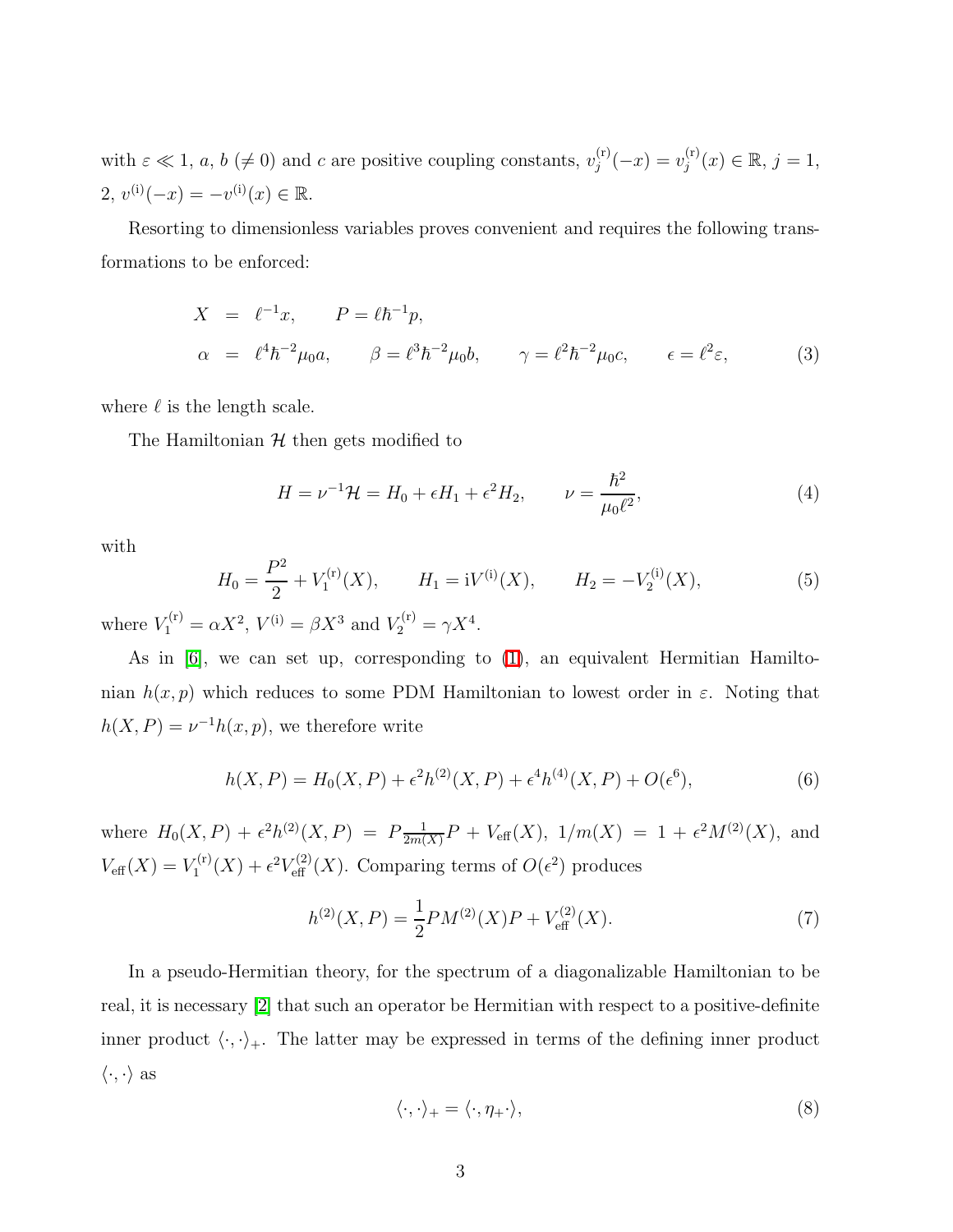where the positive-definite metric operator  $\eta_+ : \mathcal{L} \to \mathcal{L}$  of the reference Hilbert space  $\mathcal{L}$ , in which the Hamiltonian acts, belongs to the set of all Hermitian invertible operators. The Hilbert space equipped with the inner product [\(8\)](#page-2-0) may be identified as the physical Hilbert space  $\mathcal{L}_{\text{phys}}$ .

Pseudo-Hermiticity of Hamiltonian  $\mathcal H$  with respect to  $\eta_+$  is defined by

<span id="page-3-1"></span>
$$
\mathcal{H}^{\dagger} = \eta_{+} \mathcal{H} \eta_{+}^{-1} \tag{9}
$$

and serves as a necessary and sufficient condition for  $H$  to possess a real spectrum. Furthermore, given  $H$ , the equivalent Hermitian operator would be

<span id="page-3-2"></span>
$$
h(x,p) = \rho \mathcal{H} \rho^{-1},\tag{10}
$$

with  $\rho = \sqrt{\eta_+}.$ 

<span id="page-3-0"></span>The metric  $\eta_+$  can be represented by

$$
\eta_{+} = e^{-Q(X,P)}, \qquad Q(X,P) = \epsilon Q_{1}(X,P) + \epsilon^{3} Q_{3}(X,P) + \cdots,
$$
\n(11)

<span id="page-3-4"></span>where every  $Q_j(X, P), j = 1, 3, \ldots$ , is Hermitian, symmetric in X and antisymmetric in P. Using [\(11\)](#page-3-0), the following relations emerge when equation [\(4\)](#page-2-1) along with [\(5\)](#page-2-2) are substituted in the dimensionless counterpart of [\(9\)](#page-3-1):

$$
\left[\frac{P^2}{2} + V_1^{(r)}, Q_1\right] = -2iV^{(i)},\tag{12}
$$

$$
\left[\frac{P^2}{2} + V_1^{(r)}, Q_3\right] = -\frac{1}{6} \left[Q_1, \left[Q_1, iV^{(i)}\right]\right] - \left[Q_1, V_2^{(r)}\right].\tag{13}
$$

<span id="page-3-3"></span>With  $h(X, P)$  prescribed by [\(6\)](#page-2-3), it is easy to deduce from the dimensionless counterpart of [\(10\)](#page-3-2) and the Baker-Campbell-Hausdorff identity that

$$
h^{(2)}(X,P) = H_2 + \frac{1}{4}[H_1, Q_1], \tag{14}
$$

$$
h^{(4)}(X,P) = \frac{1}{4}[H_1, Q_3] - \frac{1}{192}[[[H_1, Q_1], Q_1], Q_1].
$$
\n(15)

<span id="page-3-5"></span>Comparison of [\(14\)](#page-3-3) with [\(7\)](#page-2-4) then yields

$$
\frac{1}{2}PM^{(2)}P + V_{\text{eff}}^{(2)} = -V_2^{(r)} + \frac{1}{4} \left[ iV^{(i)}, Q_1 \right]. \tag{16}
$$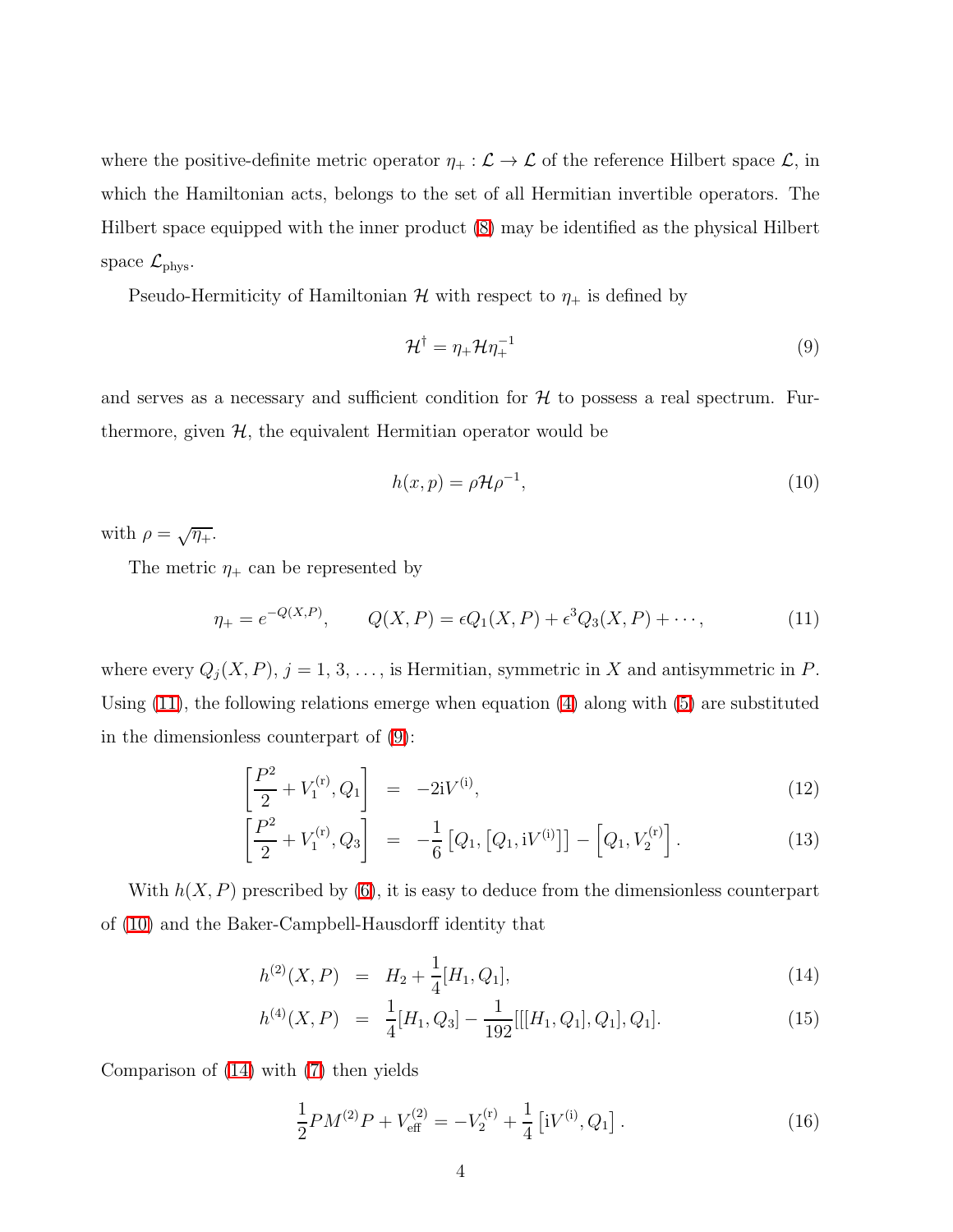In Ref. [\[6\]](#page-7-5), it was noted that the operator  $Q_1$  admits of a normal form

<span id="page-4-0"></span>
$$
Q_1 = -i \sum_{k=0}^{\infty} S_k(X) \frac{d^k}{dX^k},
$$
\n(17)

where

$$
S_{2k} = \sum_{j=k}^{\infty} (-1)^j \binom{2j+1}{2k} \frac{d^{2j-2k+1} R_j}{dX^{2j-2k+1}},
$$
  
\n
$$
S_{2k+1} = \sum_{j=k}^{\infty} (-1)^j (1+\delta_{j,k}) \binom{2j+1}{2k+1} \frac{d^{2j-2k} R_j}{dX^{2j-2k}},
$$
\n(18)

and  $R_j$ 's are appropriate even functions of X. A similar expansion can be carried out for the operator  $Q_3$ .

Consider  $Q_1$  first. Substituting [\(17\)](#page-4-0) in equation [\(12\)](#page-3-4), we find after a little algebra

$$
\frac{1}{2}\frac{d^2S_0}{dX^2} + \sum_{j=1}^{\infty} S_j \frac{d^j V_1^{(r)}}{dX^j} = -2V^{(i)},
$$
\n
$$
\frac{1}{2}\frac{d^2S_k}{dX^2} + \frac{dS_{k-1}}{dX} + \sum_{j=k+1}^{\infty} \binom{j}{k} S_j \frac{d^{j-k}V_1^{(r)}}{dX^{j-k}} = 0, \qquad k = 1, 2, ....
$$
\n(19)

On the other hand, equation [\(16\)](#page-3-5) leads to

$$
-4\left(V_{\text{eff}}^{(2)} + V_2^{(r)}\right) = W_0, \quad 2\frac{dM^{(2)}}{dX} = W_1, \quad 2M^{(2)} = W_2, \quad W_k = 0 \quad k = 3, 4, \dots, \quad (20)
$$

with

$$
W_k \equiv \sum_{j=k+1}^{\infty} \left(\begin{array}{c} j \\ k \end{array}\right) S_j \frac{d^{j-k} V^{(i)}}{dX^{j-k}}.
$$
\n(21)

For the problem of PTQAO at hand, it is evident that  $Q_1$  contains up to cubic power in P only, so that the sum over k in [\(17\)](#page-4-0) is restricted from 0 to 3. This implies [\[6\]](#page-7-5)  $R_k = 0$ ,  $k = 2, 3, \ldots$ , and  $S_k = 0, k = 4, 5, \ldots$ . Our results, corresponding to  $V_1^{(r)}$  $V_1^{(r)}$ ,  $V^{(i)}$  and  $V_2^{(r)}$ 2 given by [\(5\)](#page-2-2), are summarized below:

$$
S_0 = -\frac{\beta}{\alpha} X, \qquad S_1 = -\frac{\beta}{\alpha} X^2, \qquad S_3 = \frac{\beta}{3\alpha^2},
$$
  

$$
V_{\text{eff}}^{(2)} = \frac{1}{4\alpha} (3\beta^2 - 4\alpha \gamma) X^4 - \frac{\beta^2}{2\alpha^2}, \qquad M^{(2)} = \frac{3\beta^2}{2\alpha^2} X^2.
$$
 (22)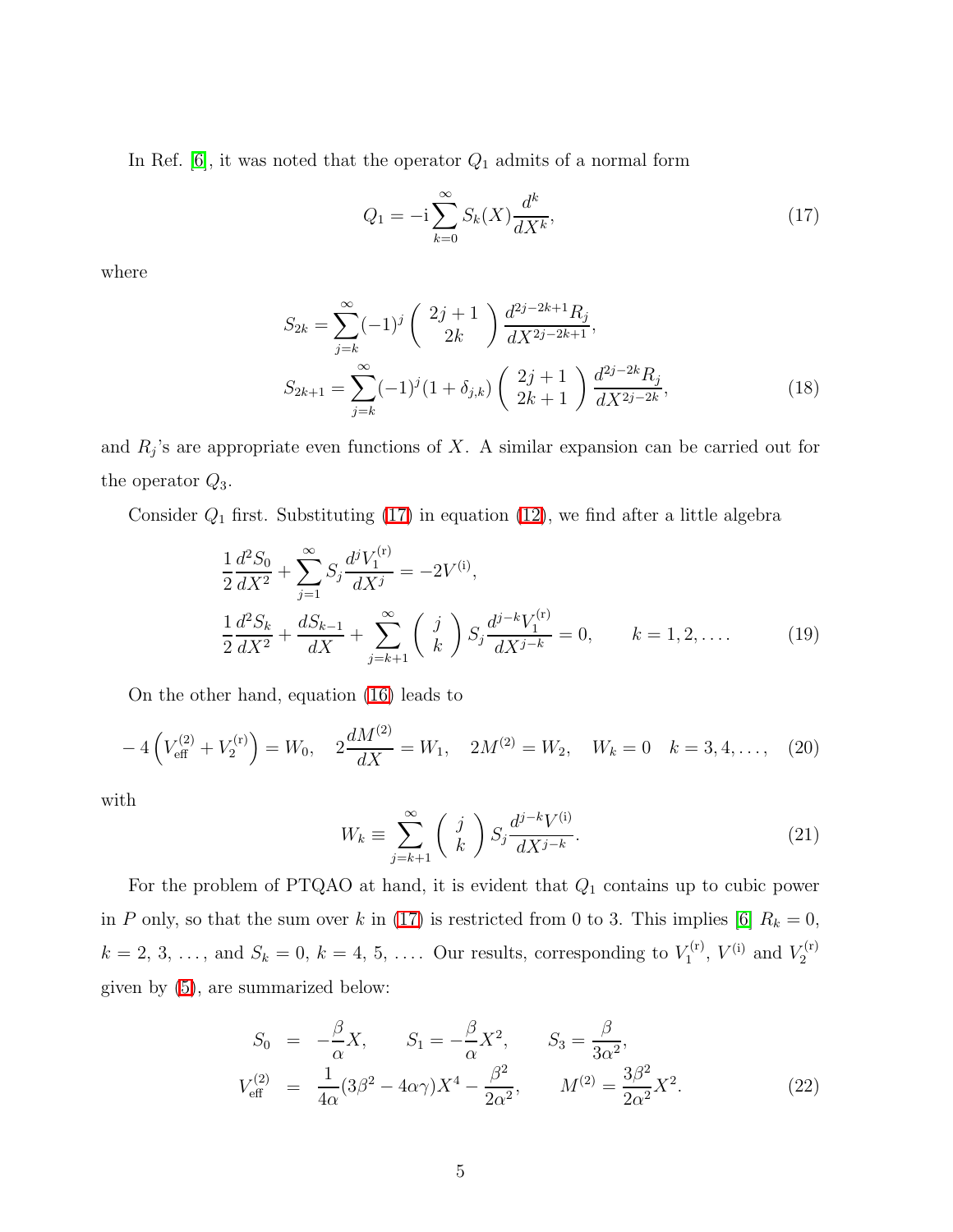On the other hand, the operator  $Q_3$  contains up to fifth power in P only. The coefficient functions can be calculated by solving equation [\(13\)](#page-3-4) and the results used to determine  $h^{(4)}(X,P)$  through equation [\(15\)](#page-3-3).

From [\(6\)](#page-2-3) we find, on going back to variables and operators with dimensions, the following form of the equivalent Hermitian PDM Hamiltonian to PTQAO:

$$
h(x,p) = \frac{1}{2\mu_0} p \left( 1 + \frac{3\varepsilon^2 b^2}{2a^2} x^2 \right) p + ax^2 - \frac{\hbar^2 \varepsilon^2 b^2}{2\mu_0 a^2} + \frac{\varepsilon^2}{4a} (3b^2 - 4ac) x^4 + \varepsilon^4 h^{(4)}(x,p) + O(\varepsilon^6),
$$
\n(23)

where

$$
h^{(4)}(x,p) = \frac{b^4}{32a^6} \left( \frac{p^6}{\mu_0^3} - \frac{18a}{\mu_0^2} \{x^2, p^4\} - \frac{51a^2}{2\mu_0} \{x^4, p^2\} - 14a^3x^6 - \frac{81\hbar^2 a}{\mu_0^2} p^2 - \frac{138\hbar^2 a^2}{\mu_0} x^2 \right) + \frac{3b^2c}{2a^4} \left( \frac{1}{2\mu_0^2} \{x^2, p^4\} + \frac{3a}{2\mu_0} \{x^4, p^2\} + a^2x^6 + \frac{2\hbar^2}{\mu_0^2} p^2 + \frac{8\hbar^2 a}{\mu_0} x^2 \right) \tag{24}
$$

has been written in terms of anticommutators. It is evident that inclusion of higher-order corrections will make the structure of  $h(x, p)$  more complicated.

Using the similarity transformation induced by  $\rho$ , it is straigthforward to obtain the physical position and momentum operators [\[2\]](#page-7-1)

$$
x_{\text{phys}} = x + \frac{i\varepsilon b}{2\mu_0 a^2} (p^2 + \mu_0 a x^2) + \frac{\varepsilon^2 b^2}{8\mu_0 a^3} (\{x, p^2\} - 2\mu_0 a x^3) - \frac{i\varepsilon^3 b^3}{8\mu_0^2 a^5} [5p^4 + 6\mu_0 a \{x^2, p^2\} + \mu_0 a (5\mu_0 a x^4 + 3\hbar^2)] + \frac{i\varepsilon^3 bc}{2\mu_0^2 a^4} [2p^4 + 3\mu_0 a \{x^2, p^2\} + 2\mu_0 a (\mu_0 a x^4 + \hbar^2)],
$$
  

$$
p_{\text{phys}} = p - \frac{i\varepsilon b}{2a} \{x, p\} + \frac{\varepsilon^2 b^2}{8\mu_0 a^3} (2p^3 - \mu_0 a \{x^2, p\}) + \frac{i\varepsilon^3 b^3}{4\mu_0 a^4} (\{x, p^3\} + 4\mu_0 a \{x^3, p\}) - \frac{i\varepsilon^3 bc}{\mu_0 a^3} (\{x, p^3\} + 2\mu_0 a \{x^3, p\}),
$$
 (26)

where the results have been written up to third order.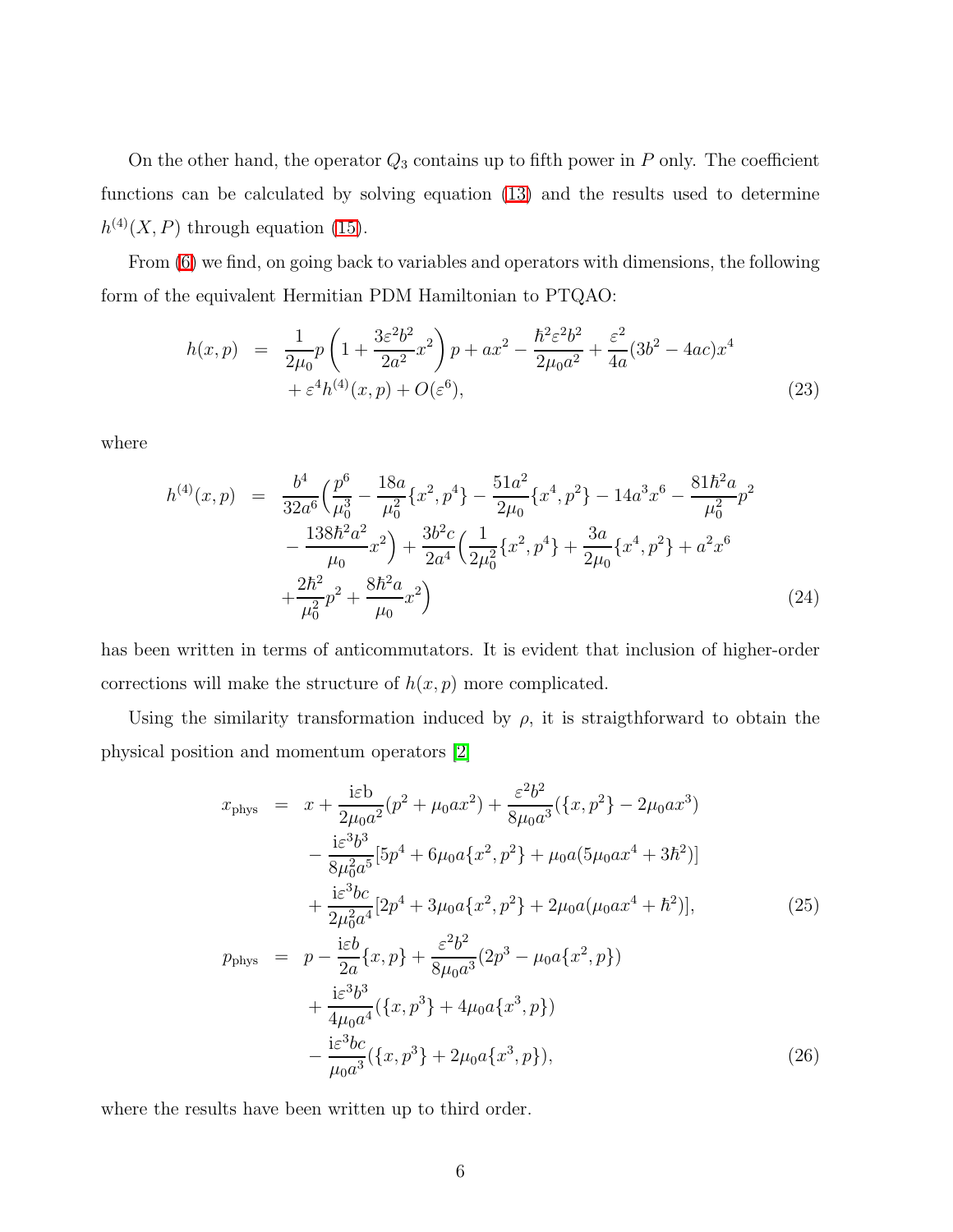<span id="page-6-0"></span>Finally, the classical Hamiltonian  $\mathcal{H}_c(x_c, p_c)$  can be derived by replacing x and p in  $h(x, p)$  by the classical variables  $x_c$  and  $p_c$  and proceeding to the limit  $\hbar \to 0$  (assuming that the limit exists), i.e.,  $\mathcal{H}_c(x_c, p_c) = \lim_{\hbar \to 0} h(x_c, p_c)$ . Our result is

$$
\mathcal{H}_{c} = \frac{p_{c}^{2}}{2\mu_{0}} + ax_{c}^{2} + \varepsilon^{2} \left[ \frac{3b^{2}}{4a^{2}} \left( \frac{1}{\mu_{0}} x_{c}^{2} p_{c}^{2} + ax_{c}^{4} \right) - cx_{c}^{4} \right] + \varepsilon^{4} \left[ \frac{b^{4}}{32a^{6}} \left( \frac{p_{c}^{6}}{\mu_{0}^{3}} - \frac{36a}{\mu_{0}^{2}} x_{c}^{2} p_{c}^{4} - \frac{51a^{2}}{\mu_{0}} x_{c}^{4} p_{c}^{2} - 14a^{3} x_{c}^{6} \right) + \frac{3b^{2}c}{2a^{4}} \left( \frac{1}{\mu_{0}^{2}} x_{c}^{2} p_{c}^{4} + \frac{3a}{\mu_{0}} x_{c}^{4} p_{c}^{2} + a^{2} x_{c}^{6} \right) \right] + O(\varepsilon^{6}). \tag{27}
$$

<span id="page-6-1"></span>It is clear from [\(27\)](#page-6-0) that, for sufficiently small  $\varepsilon$  so that terms of order  $\varepsilon^4$  and higher can be neglected,  $\mathcal{H}_c$  describes a point particle with a PDM

$$
\frac{\mu_0}{1 + 3\varepsilon^2 b^2 x_c^2 / (2a^2)} \simeq \mu_0 \left( 1 - \frac{3\varepsilon^2 b^2}{2a^2} x_c^2 \right),\tag{28}
$$

interacting with a quartic anharmonic potential of strength  $\varepsilon^2(3b^2 - 4ac)/(4a)$ . It is worth noting that the PDM [\(28\)](#page-6-1) is the same as that obtained for the PTCAO [\[1\]](#page-7-0). Also, an important point to observe is that the quartic potential may be attractive, null or repulsive according to whether  $3b^2 - 4ac$  is positive, vanishing or negative.

We should point out that employing  $x_{\text{phys}}$  and  $p_{\text{phys}}$  would enable one to obtain their classical counterparts. However, this would necessitate a formulation of classical mechanics having a complex phase-space structure [\[12,](#page-7-11) [13\]](#page-7-12). This is beyond the scope of the present paper.

To conclude, we have explored the relationship between the PTQAO model and the corresponding Hermitian PDM Hamiltonian in the framework of perturbation theory. We have also constructed the nonlocal physical position and momentum operators and the classical PDM Hamiltonian associated with PTQAO.

We thank Prof. A. Mostafazadeh for an enlightening correspondence on the relevance of the classical limit. BB gratefully acknowledges the support of the National Fund for Scientific Research (FNRS), Belgium, and the warm hospitality at PNTPM, Université Libre de Bruxelles, where part of this work was carried out. CQ is a Research Director of the National Fund for Scientific Research (FNRS), Belgium.